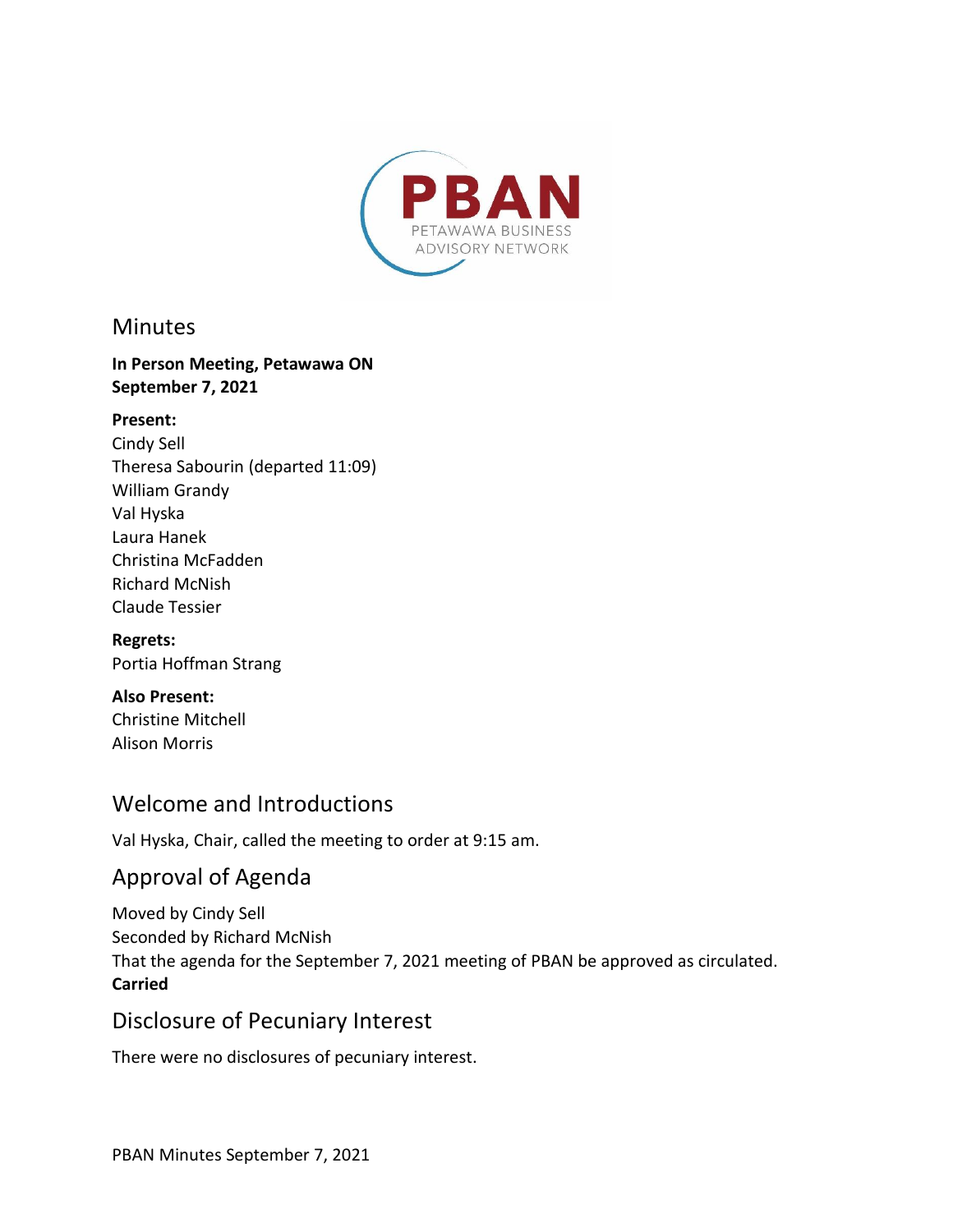# Approval of Minutes

Moved by Cindy Sell Seconded by William Grandy That the minutes of July 6, 2021, be approved. **Carried**

## Presentation

Alison Morris an Occupational Therapist and member of the municipal Accessibility Advisory Committee discussed with PBAN members a community wide business approach to addressing and easing PTSD triggers for in store shoppers. Alison discussed common areas where businesses could help alleviate undue anxiety. Post clear exits and offering customers alternative forms of service as well as considering lighting and noise level adjustments were all mentioned. As part of the discussions both Christina and Claude indicated that Alison should connect with representatives of the Operational Stress Injury Support Service (OSISS) on the Garrison. Suggestions of speaking with fire, paramedic and children services were also voiced. Alison will conduct some further outreach and network and then bring back to the committee a more defined actionable proposal.

### Old Business

1. Business Grants and Programs

Christine reported that e-news documents were created and circulated on August 3rd and 23rd .

- **Rural Economic Development (RED):** The RED funding program has opened and will be accepting applications until October  $1^{st}$ . All the details on the funding program can be found on the **Ontario website**.
- **Main Street Digital Service Squad 3.0:** The government has extended funding for the [Digital Main Street Program.](https://digitalmainstreet.ca/digital-service-squad-grant-3-0/) The town, now eligible to make an application, was successful in securing some funds and has engaged a part time digital squad member who will start working with businesses once her training is complete.
- **The Canada Community Revitalization Fund:** An application was made to this fund just prior to the call of federal election. Processing applications are now on hold.
- **Virtual Business Advisory Program:** Supported through Enterprise Renfrew County, this advisory program, which offered up to three hours of professional services is reaching the end of its funding cap. Deadline to participate is September 15<sup>th</sup>.
- **Starter Company Plus:** Offered through Enterprise Renfrew County, Starter Company Plus, is accepting new entrepreneurs into their fall program. Deadline to apply is September 19<sup>th</sup>.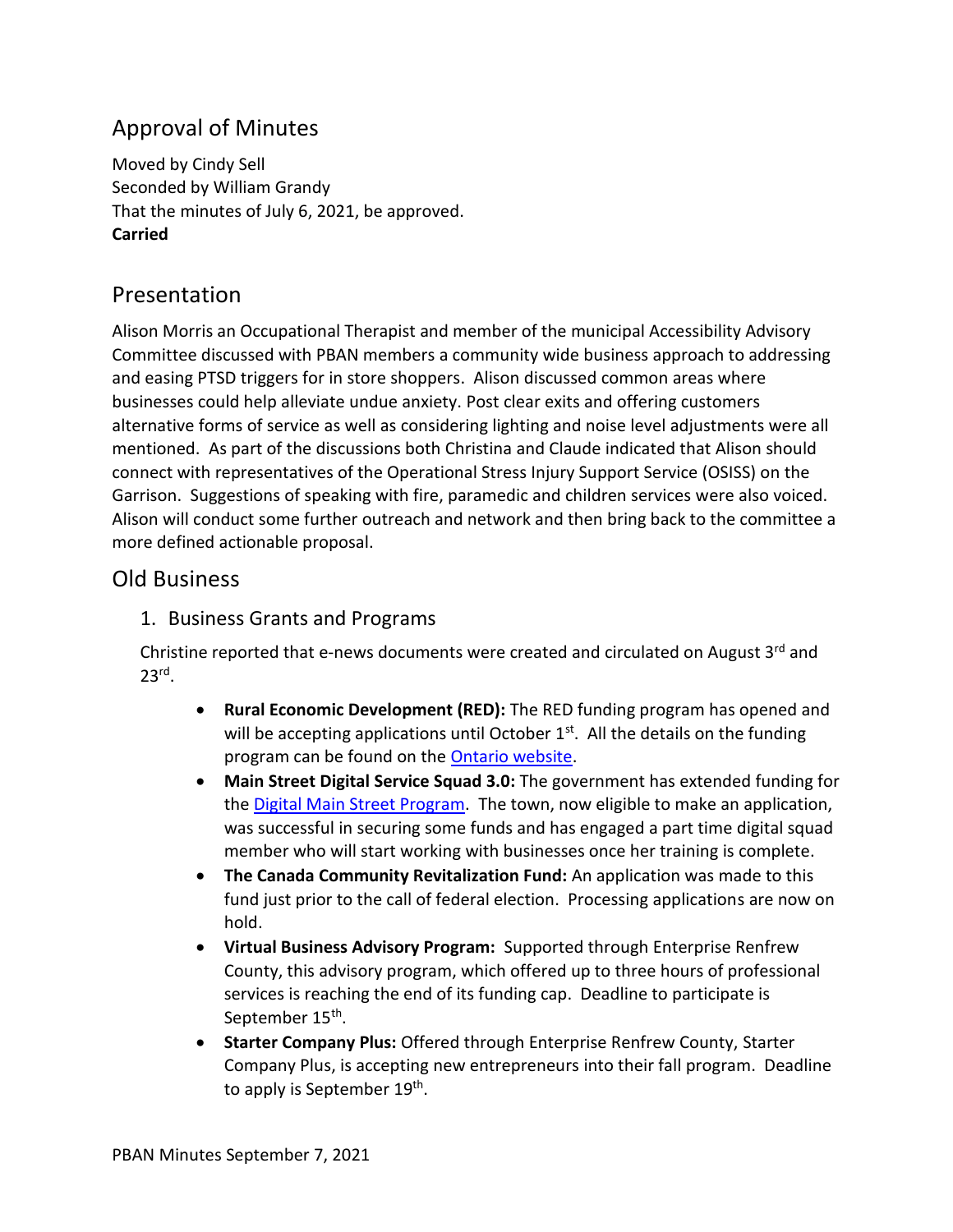### 2. Community Improvement Plan (CIP)

Christine reported that two virtual Public Municipal Workshops were conducted on August 31. Comments from those sessions have been reviewed and adjustments made to the final draft CIP which will be part of a public open house on October 4<sup>th</sup>. Information about the CIP results after each outcome is available on the municipal website on the Community [Improvement Plan \(CIP\) -](https://www.petawawa.ca/business/economic-development/community-improvement-plan-cip/) The Town of Petawawa page.

#### 3. Staycation Petawawa Program

The Staycation Program was a successful initiative that provide two separate weekend packages to two local winners who redeemed their packages in August. We thank all the businesses who participated in this program and contributed to the winners packages.

#### 4. Chamber of Commerce Rapid Antigen Screening Kit Program

The Upper Ottawa Valley Chamber, the Arnprior and Renfrew Chambers continue to provide Rapid Antigen Screening program kits for local businesses. The UOVCC reported that with the anticipation of a fourth wave, some additional businesses have opted into the program. If your business wishes to use this service contact one of the local area chambers.

### 5. Petawawa Seasonal Pop Up Container Market

The Petawawa Container Market has been operating since Father's Day weekend. There are a number of opportunities for participants and thus far the program has been successful in supporting artists, artisans, makers and small businesses to be able to showcase and sell their products and services. Communications and marketing efforts are ongoing. A vast amount of one on one connections has been required to support this new retail opportunity and program. Prepared food vendors are popular with many vendors suggesting that food trucks on site would draw additional traffic to the area. Attempts to get food vendors have been hampered by the pandemic, lack of staff and therefore lack of available moveable food trucks seeking opportunities. This will need to be part of the diverse market experience moving forward. Adjustments will also be made to the overall concept based on feedback from the vendors and the visiting public.

### 6. County of Renfrew (County Road 51) Rehabilitation

A review of engagements with County and municipal staff occurred regarding the County Road 51 rehabilitation project. The project is now complete but improved communications and planning could have prevented some of the challenges this project caused local businesses and the general public. It seemed as though excessive delays and poor planning significantly increased the project length. It was expressed that the Town should have exerted more control over the project even though the road and project are County responsibility. A discussion about developing a communication expectation or protocol for future road works was proposed. Theresa indicated that she would be discussing these concerns with Council. Val tasked members of the committee with bringing forward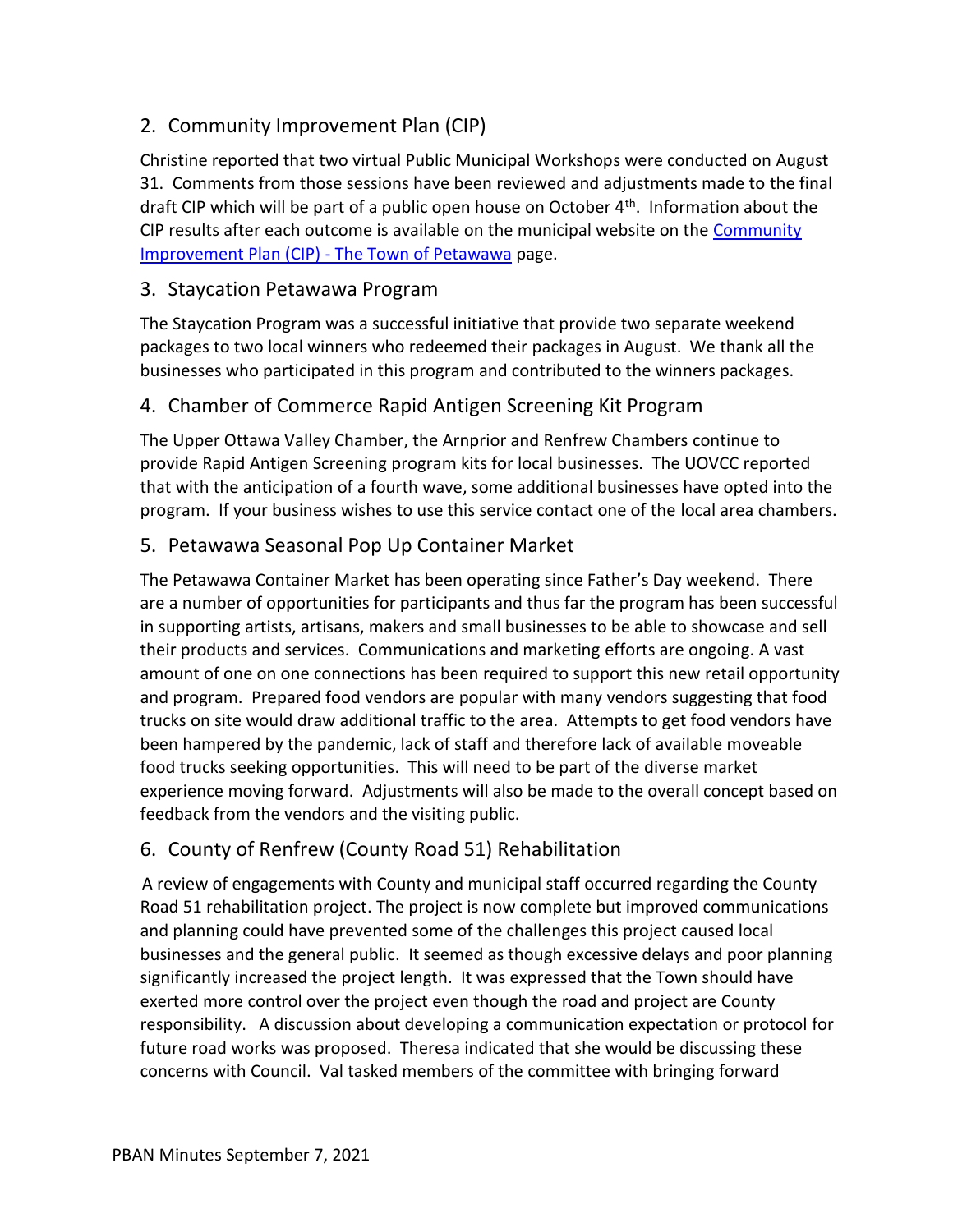examples of a communication protocol that can be reviewed and brought forward to the Town.

### New Business

No new business was addressed.

## Correspondence

No correspondence was received.

## Information (Business Openings/Milestones/Celebrations)

- McDougall Insurance & Financial had their grand opening on July 14th.
- Kushys had their grand opening on July 17th.
- Dog House Brewery Company had their grand opening on August 14<sup>th</sup>
- End of the Leash Pet Boutique and Prairie and Luna Cannabis Co had their grand opening on August 28<sup>th</sup>.
- Home Front Dental is anticipating having their grand opening, almost a year from opening, on September 17<sup>th</sup>.
- Mount Molson Dairy Bar is operating and planning to do so into October. A grand opening has been delayed as they wait for Fred Molson to be able to attend.
- KFC Petawawa has closed after 20 years. A new unfranchised business is anticipated to begin operations at that site in the coming weeks.
- A new business will be locating in the newly built Re/Max building in early 2022.
- A new tattoo shop is locating in the space vacated by Bombshells Tattoo
- The Town is seeking to hire a Building Official, for the interim RSM is providing these services. Randy Mohns has come out of retirement as our temporary building inspector.

### Events

- The launch event for the Petawawa Ramble was held on September 2<sup>nd</sup>.
- Community Conversation on Equitable Economic Recovery webinar is scheduled for September 14<sup>th</sup> from 1-2:30 pm.
- September 17 19<sup>th</sup> the Town is hosting A September to Remember craft beer musical event will occur along with additional activities for the entire family, sponsored by local businesses.
- October 14-17<sup>th</sup> the Petawawa Ramble and Pumpkin Folks festival will return for its third year. Businesses have until September 10<sup>th</sup> to register their participation to be featured on the map and be eligible for the Business Display contest. Residents have until September 24th to sign up for the Residential Harvest Display contest and win great prizes.
- A new feature in the Community Guide is a Learn from the Experts program where local businesses can offer or promote workshops. The Town will promote and administer the registration of the programs and the businesses will conduct the workshops and earn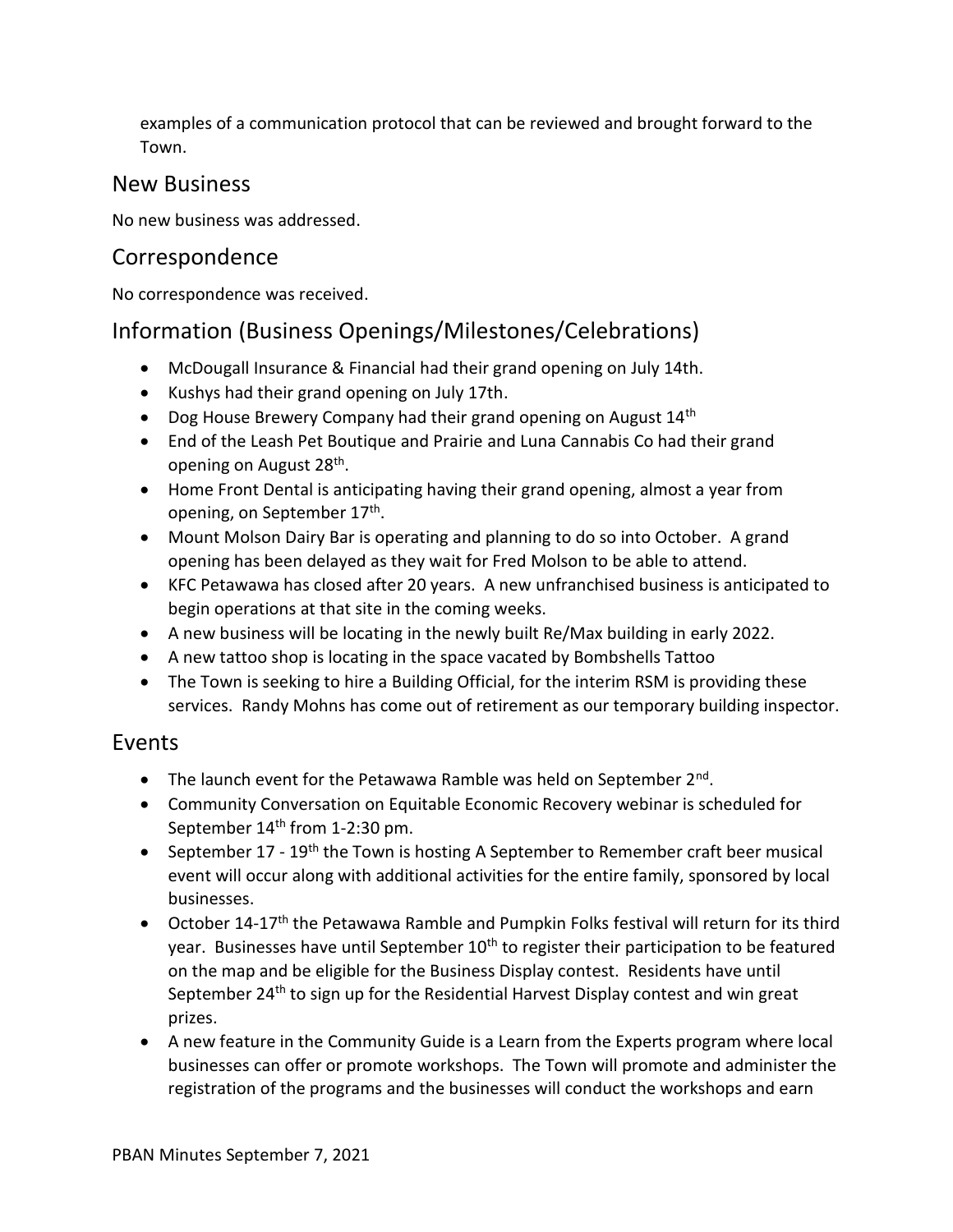the fees, they set for participants of their workshops. This is a great opportunity for collaboration and outreach. We will be seeking partnerships for both the fall/winter and spring/summer guide timelines.

• Sounds of Business will be back in 2022. This program allows the public to experience your business and the local businesses service we bring to your business for these exclusive after hours events. The following are the event dates for 2022. January 28<sup>th</sup> Looking Glass Toys and Games, February  $18<sup>th</sup>$  End of the Leash Pet Boutique, March 25<sup>th</sup> Peak Hot Yoga, April 15<sup>th</sup> Pembroke Mitsubishi, May 27<sup>th</sup> Hyska's YIG.

## Round Table

Christina reported that there are fewer clients and more businesses seeking employees than ever, but also noted that Petawawa had more people actively looking for work than anywhere else in the County. PMFRC Employment Services continues to meet with clients one on one and will be hosting a virtual job fair on October 6<sup>th</sup>.

Laura reported that many of her current client projects were on hold due to the federal election.

Claude reported that @400 military releases will have been processed by end of December 2021. Transition Advisors are working with as many releases as possible to find them employment. SCAN seminars will run in the fall again through a virtual format. They hope to bring back in-person sessions for the spring sessions. Claude could not speak specifically of deployments but did confirm that troop supports to Latvia and the Ukraine continue and that planning for training in Wainwright in the spring is being reviewed.

Cindy reported that August homes sales in Petawawa decreased roughly 20%. Homes are selling within 11 days of listing in Petawawa, multiple offer situations, with not enough product to meet demand. Many buyers are out of region. The average home sales for Petawawa increased 29% over same period last year with a typical home selling for \$413, 715. Lack of rental stock continue to be an issue throughout the area.

Richard reported that his business is expanding and that they have purchased and installed additional brew systems to meet capacity. Richard noted that the grand opening event was a great success. Richard did also discuss the development of a public awareness Be Kind campaign to help support local businesses and employees. Some businesses are struggling to have enough staff to support operations and the public is sometimes taking it out on the staff available. Businesses are reducing hours and services in response.

William indicated that he is having to reduce his operations in order to make it to the end of the season. He will be closed Wednesdays and Thursday and only open the weekends until closing at the end of the Petawawa Ramble on October 17<sup>th</sup>. Bill has implemented a bell to recognize good service an idea he credits to Val and her program to recognize employees. Bill is also one of the volunteers on the Winter Games 2022 and reported that a provincial decision on the games proceeding would be finalized on September 19<sup>th</sup>.